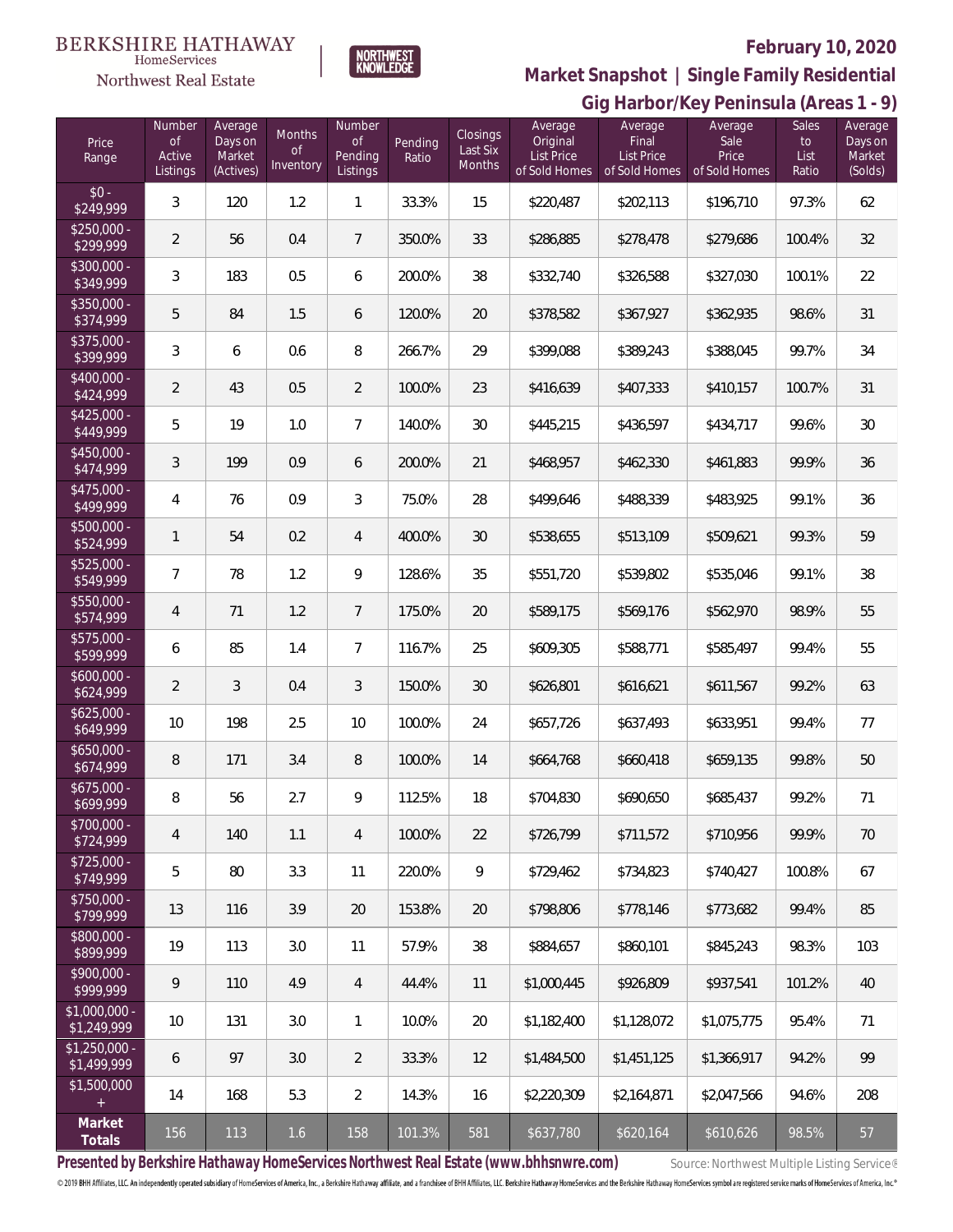### **February 10, 2020**

**Anderson Island (Area 12)**



**Market Snapshot | Single Family Residential**

#### $\label{lem:sevices} \textsc{Home} \textsc{Service} \textsc{s}$ Northwest Real Estate

**BERKSHIRE HATHAWAY** 

| Price<br>Range            | Number<br><b>of</b><br>Active<br>Listings | Average<br>Days on<br>Market<br>(Actives) | Months<br>$\mathsf{of}$<br>Inventory | Number<br><b>of</b><br>Pending<br>Listings | Pending<br>Ratio | Closings<br>Last Six<br>Months | Average<br>Original<br><b>List Price</b><br>of Sold Homes | Average<br>Final<br><b>List Price</b><br>of Sold Homes | Average<br>Sale<br>Price<br>of Sold Homes | Sales<br>to<br>List<br>Ratio | Average<br>Days on<br>Market<br>(Solds) |
|---------------------------|-------------------------------------------|-------------------------------------------|--------------------------------------|--------------------------------------------|------------------|--------------------------------|-----------------------------------------------------------|--------------------------------------------------------|-------------------------------------------|------------------------------|-----------------------------------------|
| $$0 -$<br>\$99,999        | 0                                         | N/A                                       | N/A                                  | $\overline{0}$                             | N/A              | $\overline{0}$                 | N/A                                                       | N/A                                                    | N/A                                       | N/A                          | N/A                                     |
| $$100,000 -$<br>\$124,999 | $\mathbf 0$                               | N/A                                       | N/A                                  | $\overline{0}$                             | N/A              | $\mathbf 0$                    | N/A                                                       | N/A                                                    | N/A                                       | N/A                          | N/A                                     |
| $$125,000 -$<br>\$149,999 | 0                                         | N/A                                       | N/A                                  | $\mathbf 0$                                | N/A              | $\overline{0}$                 | N/A                                                       | N/A                                                    | N/A                                       | N/A                          | N/A                                     |
| $$150,000 -$<br>\$174,999 | $\mathsf{O}\xspace$                       | N/A                                       | N/A                                  | $\overline{0}$                             | N/A              | $\mathbf 0$                    | N/A                                                       | N/A                                                    | N/A                                       | N/A                          | N/A                                     |
| $$175,000 -$<br>\$199,999 | 0                                         | N/A                                       | 0.0                                  | $\mathbf 0$                                | N/A              | 1                              | \$259,900                                                 | \$195,000                                              | \$180,000                                 | 92.3%                        | 32                                      |
| $$200,000 -$<br>\$224,999 | $\mathsf{O}\xspace$                       | N/A                                       | N/A                                  | $\mathbf 0$                                | N/A              | $\mathbf 0$                    | N/A                                                       | N/A                                                    | N/A                                       | N/A                          | N/A                                     |
| $$225,000 -$<br>\$249,999 | 0                                         | N/A                                       | 0.0                                  | $\mathbf 0$                                | N/A              | 4                              | \$248,000                                                 | \$242,000                                              | \$235,500                                 | 97.3%                        | 43                                      |
| $$250,000 -$<br>\$274,999 | $\mathbf 0$                               | N/A                                       | 0.0                                  | $\mathbf{1}$                               | N/A              | $\overline{2}$                 | \$268,250                                                 | \$268,250                                              | \$260,000                                 | 96.9%                        | 44                                      |
| $$275,000 -$<br>\$299,999 | 0                                         | N/A                                       | 0.0                                  | 1                                          | N/A              | $\overline{7}$                 | \$330,271                                                 | \$298,143                                              | \$289,786                                 | 97.2%                        | 77                                      |
| \$300,000 -<br>\$324,999  | 1                                         | 3                                         | N/A                                  | $\mathbf{1}$                               | 100.0%           | $\mathbf 0$                    | N/A                                                       | N/A                                                    | N/A                                       | N/A                          | N/A                                     |
| $$325,000 -$<br>\$349,999 | 1                                         | 17                                        | 6.0                                  | 1                                          | 100.0%           | 1                              | \$375,000                                                 | \$349,000                                              | \$349,000                                 | 100.0%                       | 77                                      |
| \$350,000 -<br>\$374,999  | $\mathbf{1}$                              | 129                                       | N/A                                  | $\mathbf 0$                                | 0.0%             | $\mathbf 0$                    | N/A                                                       | N/A                                                    | N/A                                       | N/A                          | N/A                                     |
| \$375,000 -<br>\$399,999  | $\mathbf 0$                               | N/A                                       | 0.0                                  | $\mathbf{1}$                               | N/A              | 1                              | \$430,000                                                 | \$390,000                                              | \$381,500                                 | 97.8%                        | 212                                     |
| $$400,000 -$<br>\$424,999 | $\mathbf{1}$                              | 89                                        | 6.0                                  | $\mathbf 0$                                | 0.0%             | 1                              | \$450,000                                                 | \$425,000                                              | \$400,000                                 | 94.1%                        | 63                                      |
| $$425,000 -$<br>\$449,999 | $\overline{2}$                            | 91                                        | N/A                                  | 3                                          | 150.0%           | $\mathbf 0$                    | N/A                                                       | N/A                                                    | N/A                                       | N/A                          | N/A                                     |
| \$450,000 -<br>\$474,999  | $\mathbf 0$                               | N/A                                       | N/A                                  | $\mathbf 0$                                | N/A              | $\mathbf 0$                    | N/A                                                       | N/A                                                    | N/A                                       | N/A                          | N/A                                     |
| \$475,000 -<br>\$499,999  | $\mathbf 0$                               | N/A                                       | 0.0                                  | $\boldsymbol{0}$                           | N/A              | $\overline{2}$                 | \$574,000                                                 | \$517,000                                              | \$497,850                                 | 96.3%                        | 69                                      |
| $$500,000 -$<br>\$524,999 | $\mathbf 0$                               | N/A                                       | 0.0                                  | $\overline{0}$                             | N/A              | 1                              | \$515,000                                                 | \$515,000                                              | \$500,000                                 | 97.1%                        | 25                                      |
| $$525,000 -$<br>\$549,999 | $\mathbf{1}$                              | $\overline{2}$                            | 6.0                                  | $\mathbf 0$                                | 0.0%             | 1                              | \$589,700                                                 | \$589,700                                              | \$534,700                                 | 90.7%                        | 6                                       |
| $$550,000 -$<br>\$574,999 | 0                                         | N/A                                       | N/A                                  | $\mathbf{1}$                               | N/A              | $\overline{0}$                 | N/A                                                       | N/A                                                    | N/A                                       | N/A                          | N/A                                     |
| $$575,000 -$<br>\$599,999 | 0                                         | N/A                                       | N/A                                  | $\mathbf 0$                                | N/A              | $\mathbf 0$                    | N/A                                                       | N/A                                                    | N/A                                       | N/A                          | N/A                                     |
| $$600,000 -$<br>\$649,999 | 0                                         | N/A                                       | N/A                                  | $\overline{0}$                             | N/A              | $\overline{0}$                 | N/A                                                       | N/A                                                    | N/A                                       | N/A                          | N/A                                     |
| $$650,000 -$<br>\$699,999 | 1                                         | 163                                       | N/A                                  | $\,0\,$                                    | 0.0%             | $\mathbf 0$                    | N/A                                                       | N/A                                                    | N/A                                       | N/A                          | N/A                                     |
| $$700,000 -$<br>\$799,999 | 1                                         | 133                                       | N/A                                  | $\overline{0}$                             | 0.0%             | $\overline{0}$                 | N/A                                                       | N/A                                                    | N/A                                       | N/A                          | N/A                                     |
| \$800,000<br>$+$          | 0                                         | N/A                                       | N/A                                  | $\,0\,$                                    | N/A              | $\mathbf 0$                    | N/A                                                       | N/A                                                    | N/A                                       | N/A                          | N/A                                     |
| Market<br>Totals          | 9                                         | 80                                        | 2.6                                  | 9                                          | 100.0%           | 21                             | $\sqrt{$362,286}$                                         | \$337,581                                              | \$325,305                                 | 96.4%                        | 65                                      |

Presented by Berkshire Hathaway HomeServices Northwest Real Estate (www.bhhsnwre.com) Source: Northwest Multiple Listing Service®

© 2019 BHH Affiliates, LLC. An independently operated subsidiary of HomeServices of America, Inc., a Berkshire Hathaway affiliate, and a franchisee of BHH Affiliates, LLC. Berkshire Hathaway HomeServices and the Berkshire